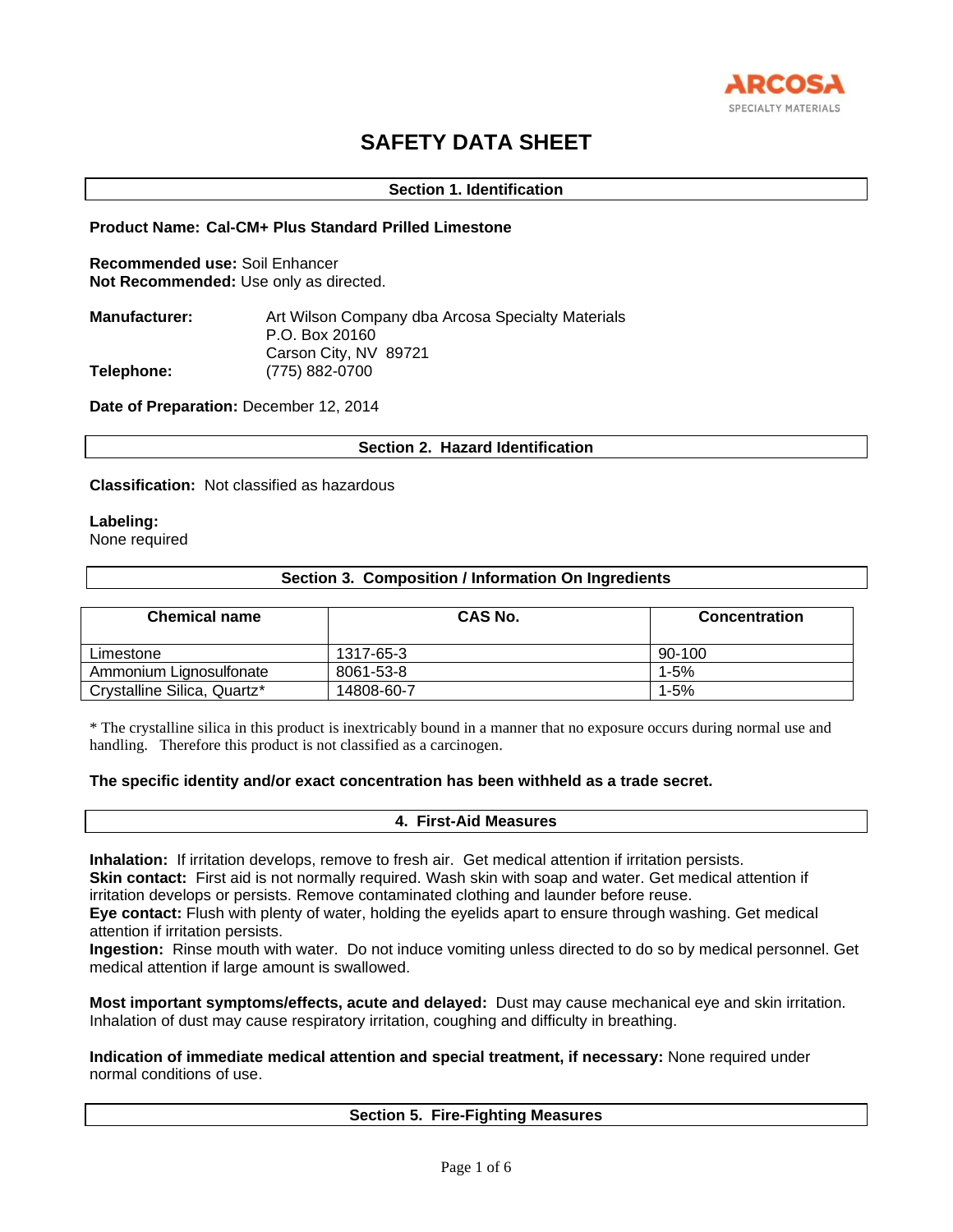**Suitable (and unsuitable) extinguishing media:** Use media appropriate for the surrounding fire.

**Specific hazards arising from the chemical:** Not flammable or combustible.

**Special protective equipment and precautions for fire-fighters:** Firefighters should wear positive pressure self-contained breathing apparatus and full protective clothing.

#### **Section 6. Accidental Release Measures**

**Personal precautions, protective equipment, and emergency procedures:** Wear appropriate protective equipment. Avoid creating and breathing dust.

**Environmental hazards:** Report releases as required by local and federal authorities.

**Methods and materials for containment and cleaning up:** Collect and place in appropriate container for use or disposal.

#### **7. Handling and Storage**

**Precautions for safe handling:** Avoid contact with eyes, skin and clothing. Avoid breathing dust. Wear protective clothing and equipment as described in Section 8. Wash with soap and water after use.

**Conditions for safe storage, including any incompatibilities:** Store in a cool, dry, well-ventilated area. Protect from physical damage.

#### **Section 8. Exposure Controls / Personal Protection**

#### **Exposure guidelines:**

| 5 mg/m3 TWA OSHA PEL (respirable)               |                                    |  |
|-------------------------------------------------|------------------------------------|--|
|                                                 |                                    |  |
| 10 mg/m3 TWA OSHA PEL (total dust)              |                                    |  |
| None Established                                |                                    |  |
| 10 mg/m $3$                                     | TWA OSHA PEL (respirable fraction) |  |
| $%$ Silica + 2                                  |                                    |  |
| $30 \text{ mg/m}$                               | TWA OSHA PEL (total dust)          |  |
| $%$ Silica + 2                                  |                                    |  |
| 0.025 mg/m3 TWA ACGIH TLV (respirable fraction) |                                    |  |
|                                                 |                                    |  |

#### **Appropriate engineering controls:**

**Engineering Controls:** Use with adequate general or local exhaust ventilation to maintain exposures below the occupational exposure limits.

#### **Individual protection measures, such as personal protective equipment:**

**Respiratory protection:** If the exposure limits are exceeded a NIOSH approved particulate respirator appropriate for the form and concentration of the contaminants should be used. Selection and use of respiratory equipment must be in accordance with OSHA 1910.134 or other applicable regulations and good industrial hygiene practice.

**Skin protection:** Abrasive resistant gloves are recommended if needed to avoid skin contact. **Eye protection:** Chemical safety glasses with sideshields are recommended to avoid eye contact. **Other:** None required.

# **Section 9. Physical and Chemical Properties**

**Appearance:** White or tan pellets **Odor:** Odorless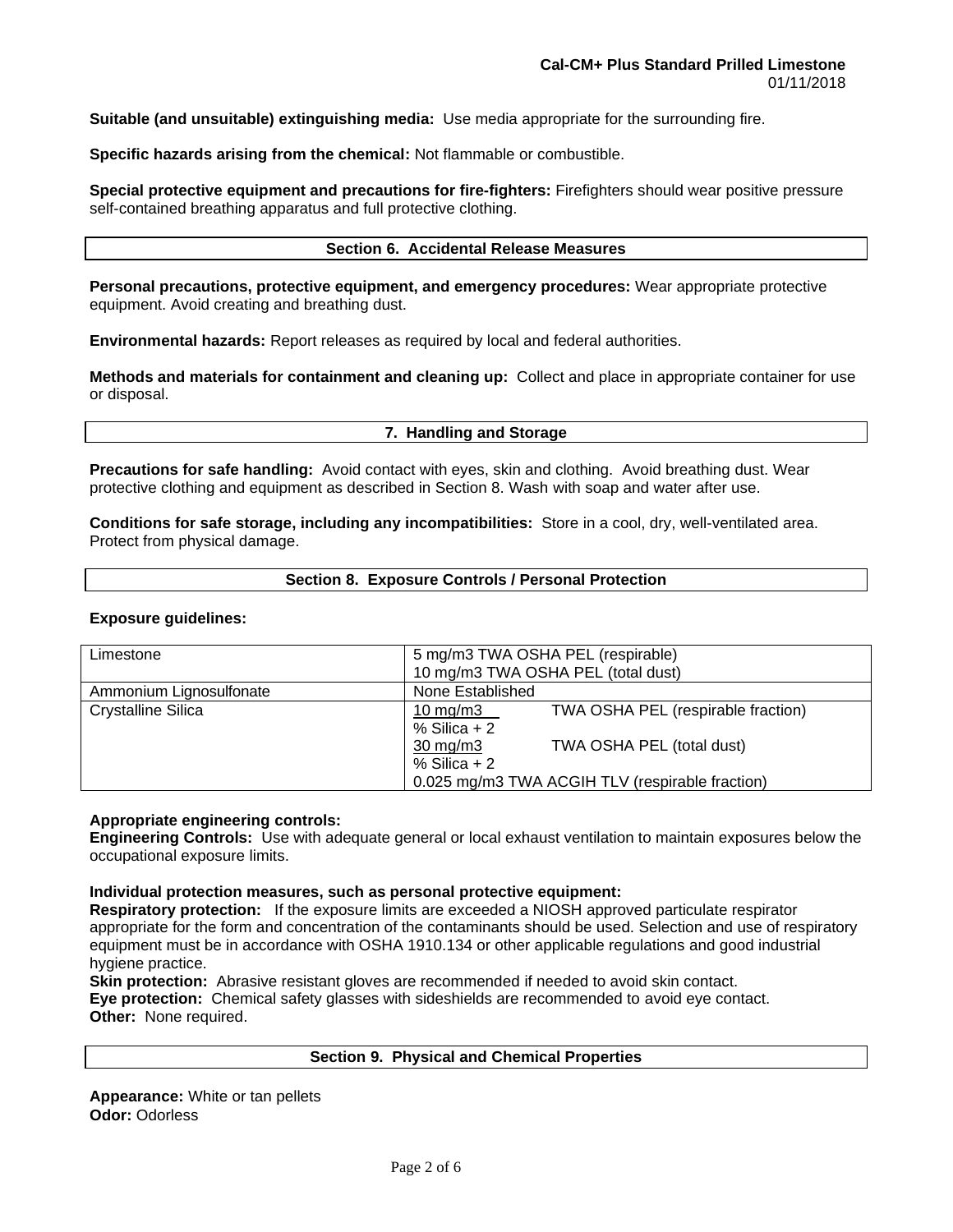#### **Cal-CM+ Plus Standard Prilled Limestone** 01/11/2018

| Odor threshold: Not applicable                        | pH: Not applicable                        |
|-------------------------------------------------------|-------------------------------------------|
| Melting Point/Freezing Point: 2372°F /1300°C          | <b>Boiling point: Not applicable</b>      |
| Flash point: Not applicable                           | Evaporation rate: Not applicable          |
| Flammability (solid, gas):                            |                                           |
| Flammable limits: LEL: Not applicable                 | <b>UEL:</b> Not applicable                |
| Vapor pressure: Not applicable                        | Vapor density: Not applicable             |
| Relative density: 87-107 lb./ft <sup>3</sup>          | Solubility in Water: 0.0006%              |
| Partition coefficient: n-ctanol/water: Not applicable | Auto-ignition temperature: Not applicable |
| <b>Decomposition Temperature: Not available</b>       | Viscosity: Not applicable                 |

# **Section 10. Stability and Reactivity**

**Reactivity:** Reacts with acids.

**Chemical stability:** Stable under normal conditions.

**Possibility of hazardous reactions:** Reacts with acids to form carbon dioxide and heat. .

**Conditions to avoid:** None known.

**Incompatible materials:** Avoid acids, alum, ammonium salts, mercury and heat, fluorine and magnesium. **Hazardous decomposition products:** Thermal decomposition may produce oxides of carbon and calcium.

# **Section 11. Toxicological Information**

### **Likely routes of exposure:**

**Inhalation:** Inhalation of dust may cause irritation to the nose, throat and upper respiratory tract with coughing and shortness of breath.

**Ingestion:** Not expected to cause adverse effects.

**Skin contact:** Prolonged skin contact may cause mechanical irritation and abrasions.

**Eye contact**: May cause mechanical irritation with redness, tearing and pain.

**Chronic effects:** None known.

**Germ Cell Mutagenicity:** This product is not expected to cause germ cell mutagenicity.

**Developmental / Reproductive Toxicity**: This product is not expected to cause adverse effects on reproduction or development.

**Carcinogenicity:** Crystalline silica quartz is listed as "Carcinogenic to Humans" (Group 1) by IARC and "Known to be a Human Carcinogen" by NTP. The crystalline silica in this product is inextricably bound in a manner that no exposure occurs during normal use and handling. Therefore this product is not classified as a carcinogen. None of the other components are listed as a carcinogen by IARC, NTP or OSHA.

# **Acute Toxicity Values:**

Limestone: Oral rat LD50 6540 mg/kg Ammonium Liqnosulfonate: No toxicity data available Crystalline Silica, Quartz: Oral rat LD50 >22,500 mg/kg

# **Section 12. Ecological Information**

#### **Ecotoxicity:**

Limestone: No data available Ammonium Liqnosulfonate: No data available Crystalline Silica, Quartz: No data available

**Persistence and degradability:** Biodegradation is not applicable for inorganic substances. **Bioaccumulative potential:** This product is not expected to bioaccumulate. **Mobility in soil:** No data available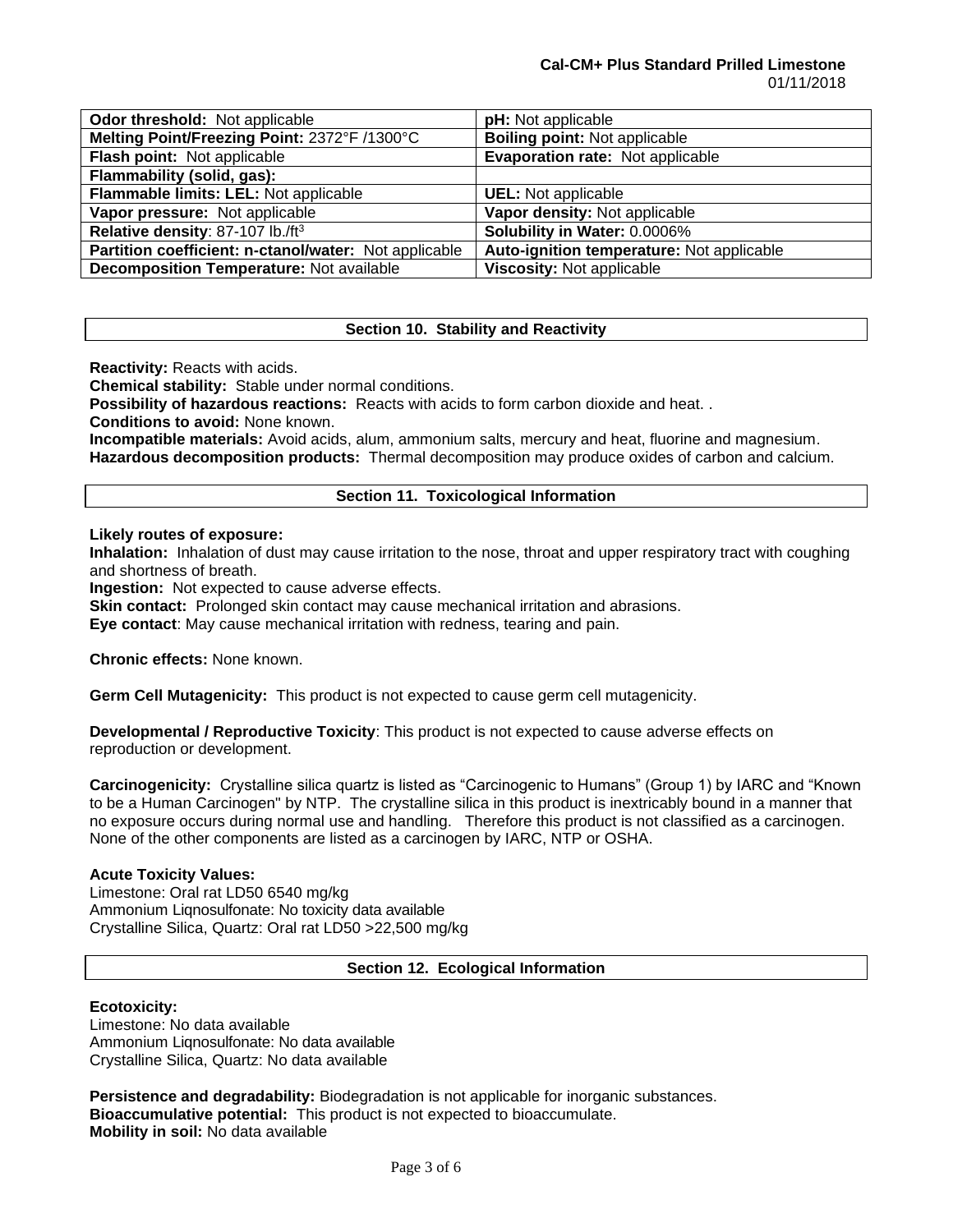**Other adverse effects:** None known.

# **Section 13. Disposal Considerations**

Dispose in accordance with all local, state and federal regulations.

#### **Section 14. Transport Information**

|             | <b>UN Number</b> | Proper shipping name | Hazard<br><b>Class</b> | <b>Packing</b><br><b>Group</b> | <b>Environmental</b><br><b>Hazard</b> |
|-------------|------------------|----------------------|------------------------|--------------------------------|---------------------------------------|
| <b>DOT</b>  |                  | Not Regulated        |                        |                                |                                       |
| <b>TDG</b>  |                  | Not Regulated        |                        |                                |                                       |
| <b>IMDG</b> |                  | Not Regulated        |                        |                                |                                       |
| <b>IATA</b> |                  | Not Regulated        |                        |                                |                                       |
|             |                  | Not Regulated        |                        |                                |                                       |

**Transport in bulk (according to Annex II of MARPOL 73/78 and the IBC Code):** Not applicable

**Special precautions:** None known.

# **Section 15. Regulatory Information**

### **Safety, health, and environmental regulations specific for the product in question.**

**CERCLA Section 103**: This product is not subject to CERCLA spill reporting requirements. Many states have more stringent release reporting requirements. Report spills required under federal, state and local regulations.

#### **SARA Hazard Category (311/312):** Not hazardous

**EPA SARA 313**: This Product Contains the Following Chemicals Subject to Annual Release Reporting Requirements Under SARA Title III, Section 313 (40 CFR 372): None **US TSCA:** All of the components of this material are listed on the Toxic Substances Control Act (TSCA) Chemical Substances Inventory or are exempt.

**California Proposition 65:** This product contains the following chemicals known to the State of California to cause cancer or reproductive toxicity:

Crystalline Silica, quartz\* 14808-60-7 1-5% Cancer

\* The crystalline silica in this product is inextricably bound in a manner that no exposure occurs during normal use and handling. Therefore no warning is required..

#### **CANADA:**

**Canadian CEPA**: All of the components are listed on the Canadian DSL or are exempt. **Canadian WHMIS**: Not a controlled product

This product has been classified in accordance with the hazard criteria in the CPR and the MSDS contains all the information required by the CPR.

#### **Section 16. Other Information**

| <b>NFPA Rating:</b> Health = $1$ | $Flammability = 0$ | Instability = $0$     |
|----------------------------------|--------------------|-----------------------|
| <b>HMIS Rating:</b> Health = $1$ | Flammability = $0$ | Physical Hazard = $0$ |

**SDS Revision History:** All Section revised - Update to GHS format **Date of preparation:** December 12, 2014